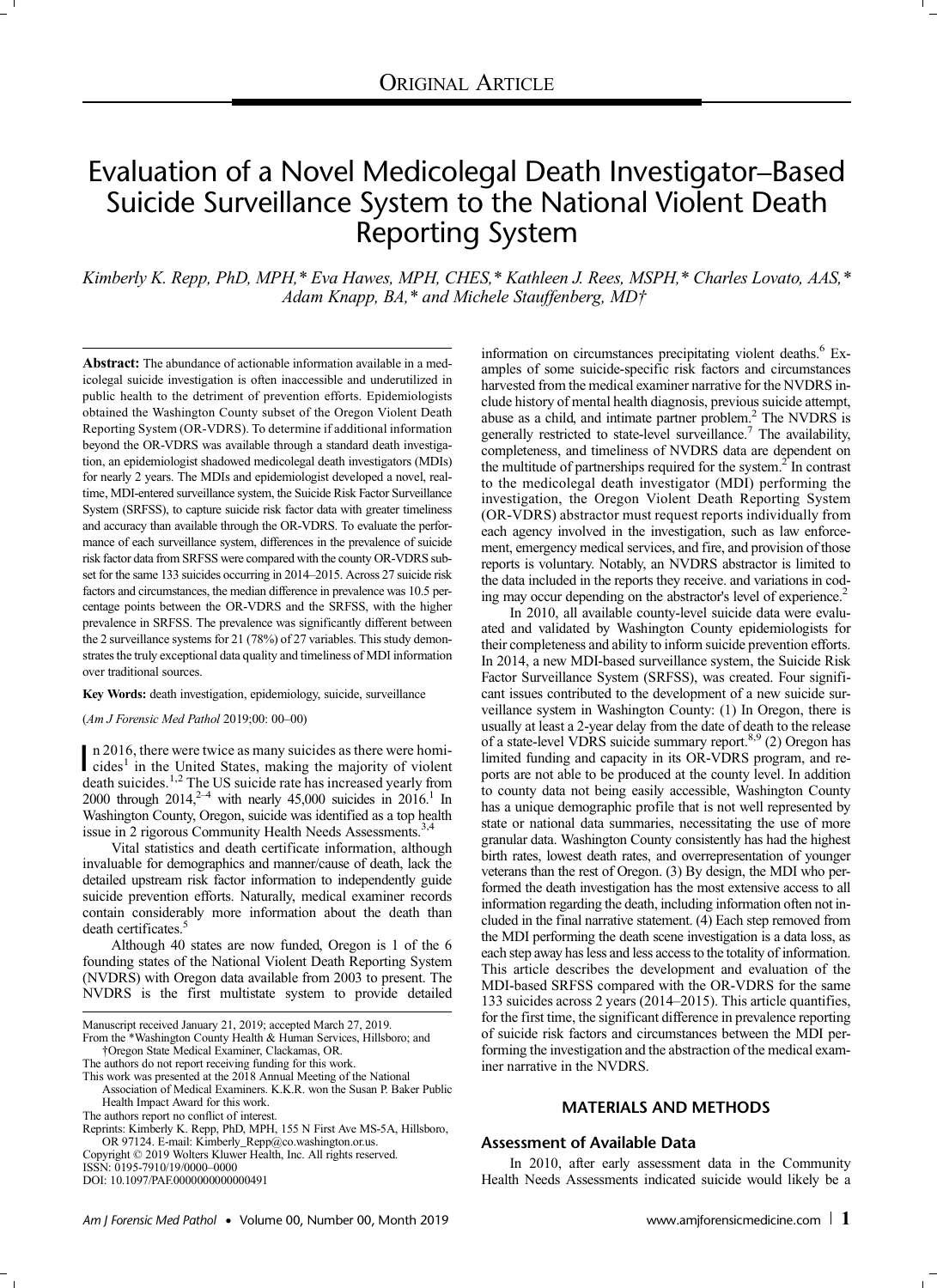top health priority, Washington County epidemiologists in the Research, Analytics, Informatics and Data program gathered all county population suicide-related data through accessing standard databases and requesting access to any restricted datasets. Summary vital statistics were obtained through the Oregon Public Health Assessment Tool.<sup>10</sup> Line-level death certificate data for all Washington County suicides were requested through the Oregon Health Authority Vital Statistics Registrar for years 2014–[2015.11](https://2014�2015.11) The Washington County OR-VDRS restricted suicide data set wassought from the Oregon Health Authority Office of Injury and Violence Prevention for years 2012–2015.

#### Validation of Washington County Subset of the OR-VDRS

It is standard practice in the epidemiology program at Washington County to vet any new data source to a criterion standard before the data are used to guide policy and funding allocation. A random selection of 10% of Washington County suicides from 2011 to 2012 was chosen  $(n = 15)$ . The MDI responsible for each suicide investigation was asked to retrospectively abstract his/her cases falling within this random selection. The MDIs were trained to assign the presence or absence of a risk factor using the definitions provided in the NVDRS Coding Manual<sup>12</sup> and were given a printed reference copy during their abstraction process. The MDIs were blinded to the OR-VDRS abstraction of their cases. For the OR-VDRS validation process, only the coroner/medical examiner (CME) data source variables in the OR-VDRS subset were used. Prevalence of risk factor and circumstance data were compared between the OR-VDRS and the MDI abstraction.

#### Fieldwork

To assess what information was available during a standard death investigation, an epidemiologist in the Research, Analytics, Informatics and Data program shadowed the MDIs to nearly every death in the Washington County jurisdiction for over 18 months. The purpose of this was to determine what information was available at the scene that (1) was not included in the OR-VDRS, (2) was not in the MDI narrative statement in the death record, and (3) could be valuable for intervention and prevention efforts in public health. Staff attended forensic death investigations with each of the full-time MDIs in the county to observe intrarelated and interrelated reliability.

#### Development of the Data Collection Instrument

After shadowing fieldwork and assessing the validity of Washington County subset of the OR-VDRS, a draft data collection instrument was created by the epidemiologists and MDIs to collect more timely and accurate data. The original form contained 47 of the NVDRS suicide risk factors/circumstances as well as additional risk factors requested by the county MDIs and agreed upon by the MDIs and epidemiologists as relevant to the Washington County population. Epidemiologists built a singlepage fillable PDF, which the MDIs named the Consolidated Risk Assessment Profile (CRAP) form. The MDIs used the NVDRS Coding Manual definitions to complete their forms within 24 hours of each suicide or after toxicology results were received and the death was ruled as a suicide by a board-certified forensic pathologist. Completed questionnaires were sent by secure email to the epidemiology staff to enter into a Stata/IC 15 (College Station, Tex)13 database. The CRAP form was pilot tested for 9 months with the MDI staff for feedback on usability. After several years of data collection with the final instrument, the CRAP form was built into an online Health Insurance Portability and Accountability

Act–compliant database in Qualtrics (Provo, Utah) $14$  to further enhance efficiency and MDI user experience.

In 2014, CRAP form data were linked to vital statistics using a modified version of the unique identifier variable combination developed by the North Carolina Violent Death Reporting System<sup>15</sup> program consisting of the last 4 numbers of the death certificate, the initial letter of the decedent's last name, numeric birth month, and full date of death. The CRAP form data and demographic information from vital statistics combine to embody the SRFSS.

### Evaluation of the SRFSS to the OR-VDRS

There were 53 suicide-related variables collected in the SRFSS and 99 variables in the NVDRS. To allow for comparison, demographic variables, NVDRS calculated variables, and any variables not represented in both systems by the same definition were dropped. Variables with zero count cells in either surveillance system were excluded. This left 27 core variables shared between the 2 systems. The prevalence of "yes" responses were evaluated for these 27 variables for the same 133 suicides across 2 years of data (2014–2015) (Table 1). Statistical testing was performed using Stata version 14,<sup>13</sup> and statistical significance was assessed using  $\chi^2$  with  $P \le 0.05$  as significant.

# RESULTS

# Concordance of the OR-VDRS Abstraction to an MDI Abstraction

The Washington County subset of the OR-VDRS CME abstraction and the county MDI abstraction were compared for concordance at 2 levels: the case level and the risk factor level.

To be considered a concordant case between the 2 data sources, all individual risk factors listed in the MDI abstraction and the OR-VDRS CME abstraction had to agree for that decedent. From the 15 suicides examined, only 4 cases  $(4/15 = 27%)$ achieved full case-level concordance, 73% discordance by case.

In contrast to case concordance, which includes evaluating multiple risk factors to represent overall concordance, risk-factor-level concordance was assessed singularly. A total of 93 risk factors were noted in either the MDI abstraction or the OR-VDRS CME abstraction for the 15 suicides. There was approximately 81% concordance by individual risk factor  $(75/93 = 80.6\%)$ , 19% discordance by individual risk factor.

#### Fieldwork

Independent of the concordance assessment between the OR-VDRS CME and the MDI abstractions, through fieldwork with MDIs, epidemiologists observed that all information needed for accurate completion of the NVDRS variables was already being obtained through the MDI interviews completed at the scene as part of a routine death investigation.

#### Data Collection Instrument

Extensive weekly feedback was solicited from the MDIs during the pilot testing period, requiring multiple revisions. Form improvements were made based on MDI feedback for ease of use, technical form errors, the organization of variables to parallel their occurrence in the investigation, and missing fields necessary for linking to vital statistics. The CRAP form was not considered final until all MDIs had used the form for 2 months without a single suggestion for revision. The current online and mobile version of the CRAP form with linked NVDRS definitions for each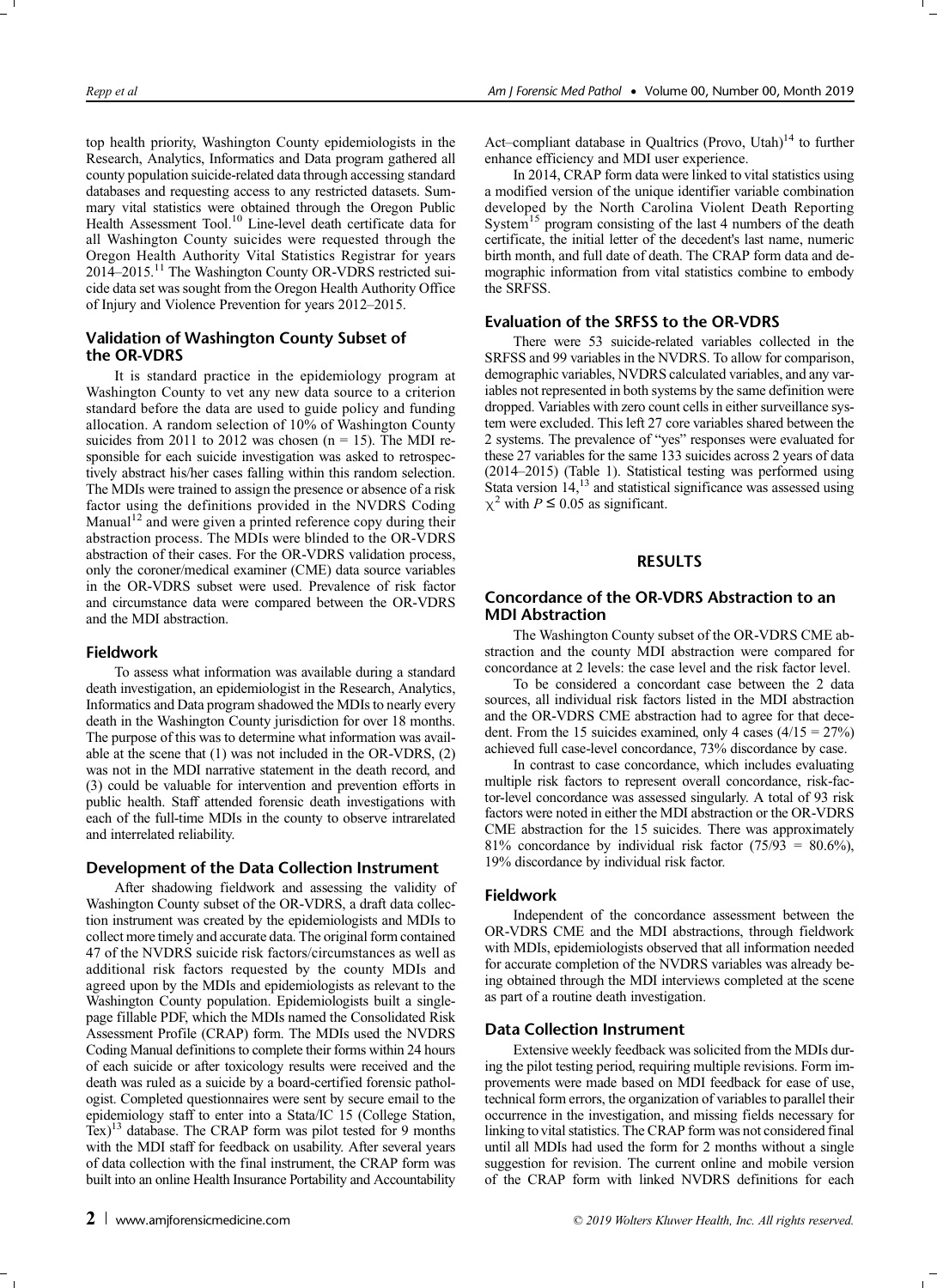TABLE 1. The 27 Variables Collected in the CRAP Form With Definitions Developed and Defined in the NVDRS Coding 5.1 Manual<sup>12</sup>

## Definitions of General Suicide Circumstances Defined and Used by the NVDRS and Used in the SRFSS

History of abuse or neglect as a child: The victim had a history of abuse (physical, sexual, or psychological) or neglect (physical, including medical/dental, emotional, or educational neglect, or exposure to violent environments or inadequate supervision) as a child Alcohol problem: The person has alcohol dependence or alcohol problem Depressed mood: Victim was perceived by self or others to be depressed at the time of injury Eviction or loss of housing: A recent eviction or other loss of the victim's housing, or the threat of it, appears to have contributed to the death Family relationship problem: Victim had relationship problems with a family member other than an intimate partner that appears to have contributed to the death Financial problems appear to have contributed to the death History of ever being treated for a mental health or substance abuse problem The victim was a perpetrator of violence within the past month that was distinct and occurred before the violence that killed the victim Intimate partner problem: Problems with a current or former intimate partner appear to have contributed to the suicide Job problems appear to have contributed to the death Civil (noncriminal) legal problems appear to have contributed to the death Other addiction: Person has an addiction other than substance abuse, such as gambling, sexual, etc, that appears to have contributed to the death Victim's physical health problem(s) appears to have contributed to the death Criminal legal problems appear to have contributed to the death The suicide of a friend or family member appears to have contributed to the death Other relationship problem: Problems with a friend or associate (other than an intimate partner or family member) appear to have contributed to the death Other substance abuse problem: Person has a non–alcohol-related substance abuse problem History of suicide attempts before the fatal incident The victim had a history of suicidal thoughts, plans or attempts Crisis: A Current/Acute Event Within 2 wk of Death That Is Indicated to Have Contributed to the Death Contributing criminal legal problem was a crisis Eviction or loss of home was a crisis Family relationship problem was a crisis Intimate partner problem was a crisis Job problem was a crisis Contributing physical health problem was a crisis Nonsuicide death of friend or family member

question can be viewed here at [https://washingtonhhs.co1.qualtrics.](https://washingtonhhs.co1.qualtrics.com/jfe/form/SV_6ytmtqBzpGqwUvz) [com/jfe/form/SV\\_6ytmtqBzpGqwUvz](https://washingtonhhs.co1.qualtrics.com/jfe/form/SV_6ytmtqBzpGqwUvz).

## Evaluation of the SRFSS to the OR-VDRS

Figure 1 shows the prevalence of "yes" answers in the SRFSS and the Washington County subset of the OR-VDRS for the same 133 suicides. Across 27 variables, the median difference in prevalence was 10.5 percentage points. Overall, the prevalence of a suicide risk factor or circumstance was significantly different in 21 (78%) of 27 variables (McNemar exact) between the 2 surveillance systems. In all but 2 cases, the SRFSS data demonstrated a higher prevalence of the risk factor or circumstance surrounding the suicide. There were 2 variables where the OR-VDRS prevalence was higher: the nonsuicidal death of a friend or family member and history of mental illness treatment. The 6 variables where there was no significant difference between the OR-VDRS and the SRFSS included alcohol problem, previous suicide attempt, civil legal problem, history of mental illness treatment, other substance abuse problem, and abused as a child (Table 2).

#### **DISCUSSION**

The question families ask most when it comes to the suicide of their loved one is "why?" Few individuals leave a note, and many of the notes are directions of what to do with their property, not why they ended their lives. Through the use of the SRFSS,

multiple community-specific suicide risk factors were identified, supporting the NVDRS data indicating most suicides have many precipitating conditions.<sup>2,16</sup> The SRFSS includes 2 risk factors not currently collected in the NVDRS but defined and requested by Washington County MDIs as specific risk factors to the community: social isolation and nonfatal self-directed violence. Although not the intent, MDIs reported a significant impact on their investigation from the development of the CRAP form. When conducting investigations, MDIs examined the risk factors on the CRAP form, and when interviewing next of kin, they asked questions about these risk factors. This, in turn, made the MDI investigations more thorough, leading to more data in SRFSS to help understand why people are taking their lives.

Through the SRFSS, epidemiologists in Washington County were able to track near-real-time trends to find the most at-risk community members for suicide. Perhaps most importantly, these data were used to make a direct impact in the community. Independently, MDIs noticed several pet owners surrendering their healthy pets to the county animal shelter just before they died by suicide. This information was collected on the CRAP form, synthesized by the epidemiologists, and reported to the Washington County Suicide Prevention Council. The council, within 2 months of receiving thisinformation, trained all staff and volunteers at every animal shelter in the county in the suicide prevention tool: Question, Persuade, Refer (QPR).<sup>17</sup> The QPR training taught shelter staff to ask the question "Are you thinking about killing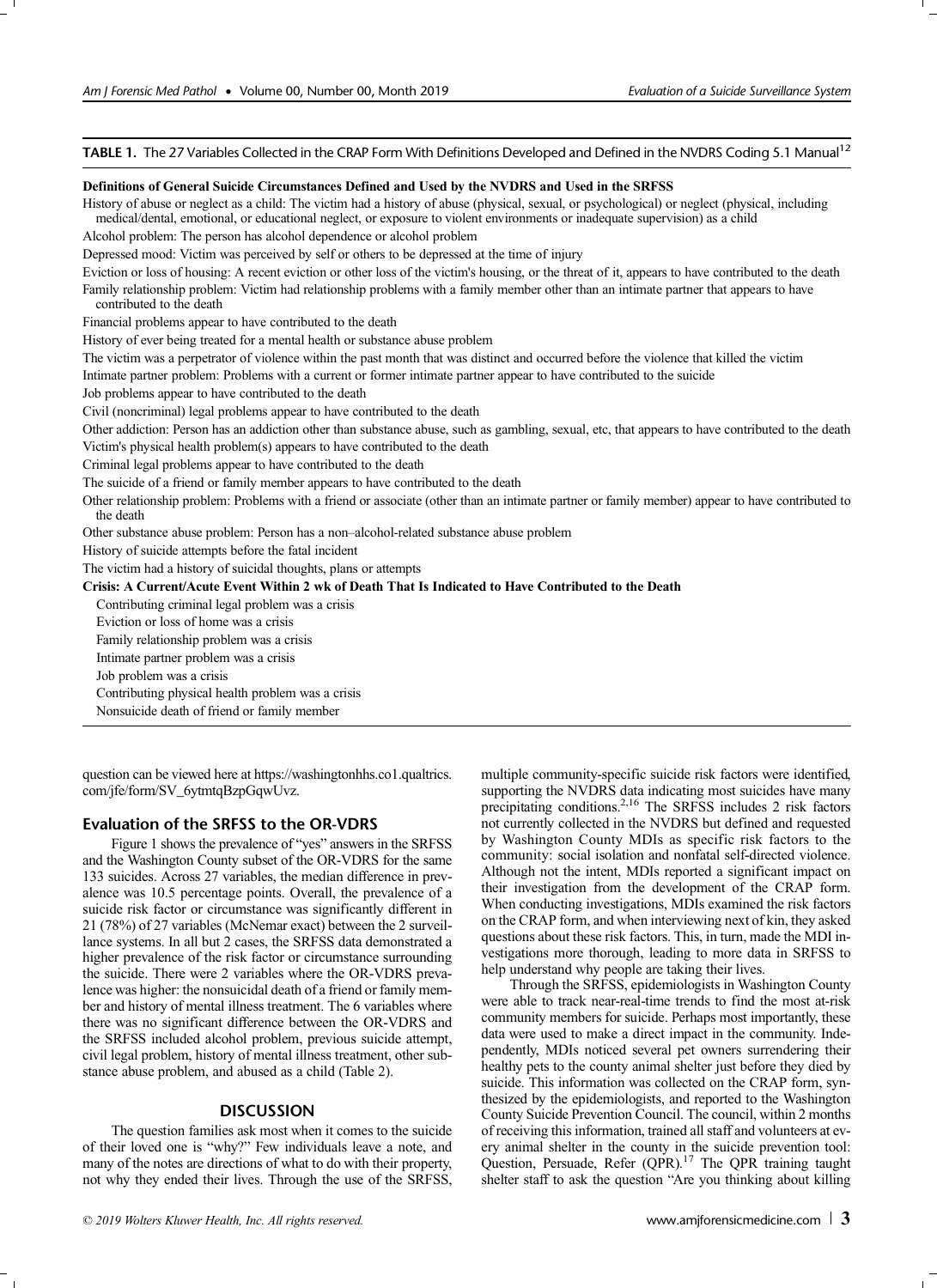

FIGURE 1. Prevalence of statistically significantly different "yes" answers in the SRFSS and the Washington County, Oregon, subset of the OR-VDRS for the same 133 suicides (2014–2015).

yourself?" and if yes, get the person on the phone with the national crisis line. Within 3 months of completion of the QPR training, shelter staff had already identified and intervened with 7 people surrendering their animals who stated they were going to kill themselves after being asked the question by staff.

Another example of public health impact through the use of the SRFSS occurred with a cluster of youth suicides. Three MDIs independently had multiple youth suicides within a 10-day period. Entering these data into the SRFSS allowed this information to be seen by the epidemiologists and facilitated postvention work at the schools at least a week earlier than through the standard channels.

The information gathered through the SRFSS has become a critical piece of information shared quarterly with both the Suicide Prevention Council and Suicide Fatality Review committee at Washington County to guide prevention efforts in a timely datadriven manner. Perhaps, above all, the data produced by the MDIs have created real and specific risk factor profiles, which are used to guide discussions when speaking with families at the scene and have eliminated the need to rely on historical anecdotes of typical suicides.

As shown in Figure 1, the most prevalent risk factors for suicide in Washington County were depressed mood and experiencing a crisis. When further evaluating the type of crises, an eviction crisis was common. These data led to local law enforcement's intervention of including the crisis line information when serving an eviction notice and making a member of the

TABLE 2. Risk Factor Concordance Between the OR-VDRS CME Abstraction and Washington County MDI Abstraction

|                        | <b>OR-VDRS CME</b> | MDI | $n = 93$ |
|------------------------|--------------------|-----|----------|
| Suicide risk factor or | Yes                | Yes | 75 (81%) |
| circumstance presence  | Yes                | No  | 3(3%)    |
|                        | No/unknown         | Yes | 15(16%)  |

mental health crisis response team available. In collaboration with public health, the coroner's office in Humboldt County, California, has adopted this data collection instrument and found a completely different set of suicide risk factors for their population, with eviction being one of the least frequent risk factors (Ron Largusa, MSPH, written communication, March 20, 2019). This data collection instrument is a tool to help capture the unique profile of suicide risk factors in a defined population, and risk factor results are not generalizable to other jurisdictions.

# The SRFSS Versus the OR-VDRS

In all but 2 cases, the SRFSS data demonstrated a higher prevalence of the suicide risk factor or circumstance among the decedents. The 2 variables where the OR-VDRS was higher included the nonsuicidal death of a friend or family member and history of mental illness treatment. This discrepancy is likely to be an abstraction error when this information is not listed in the medical examiner narrative, or the MDI may have recorded these factors in the narrative but did not believe the factor influenced the death. The 6 variables where there was no significant difference between the OR-VDRS and the SRFSS included alcohol problem, previous suicide attempt, civil legal problem, history of mental illness treatment, other substance abuse problem, and abused as a child. This may indicate these risk factors are consistently interpreted and listed in the medical examiner narrative for suicides.

The differences in prevalence between the OR-VDRS and the SRFSS for the same risk factors for the same suicides are quite significant. After interviewing key stakeholders in the data trail and chart reviewing cases where there were discrepancies, 4 possibilities for these discrepancies emerged: (1) If the risk factor is not reported in the medical examiner narrative statement, it cannot possibly be abstracted. Medicolegal death investigators stated they did not put all the scene information in the narrative statement because the information was not forensically relevant to determining the manner and cause of death. (2) Depending on state law, death files can be requested and viewed by family members. The